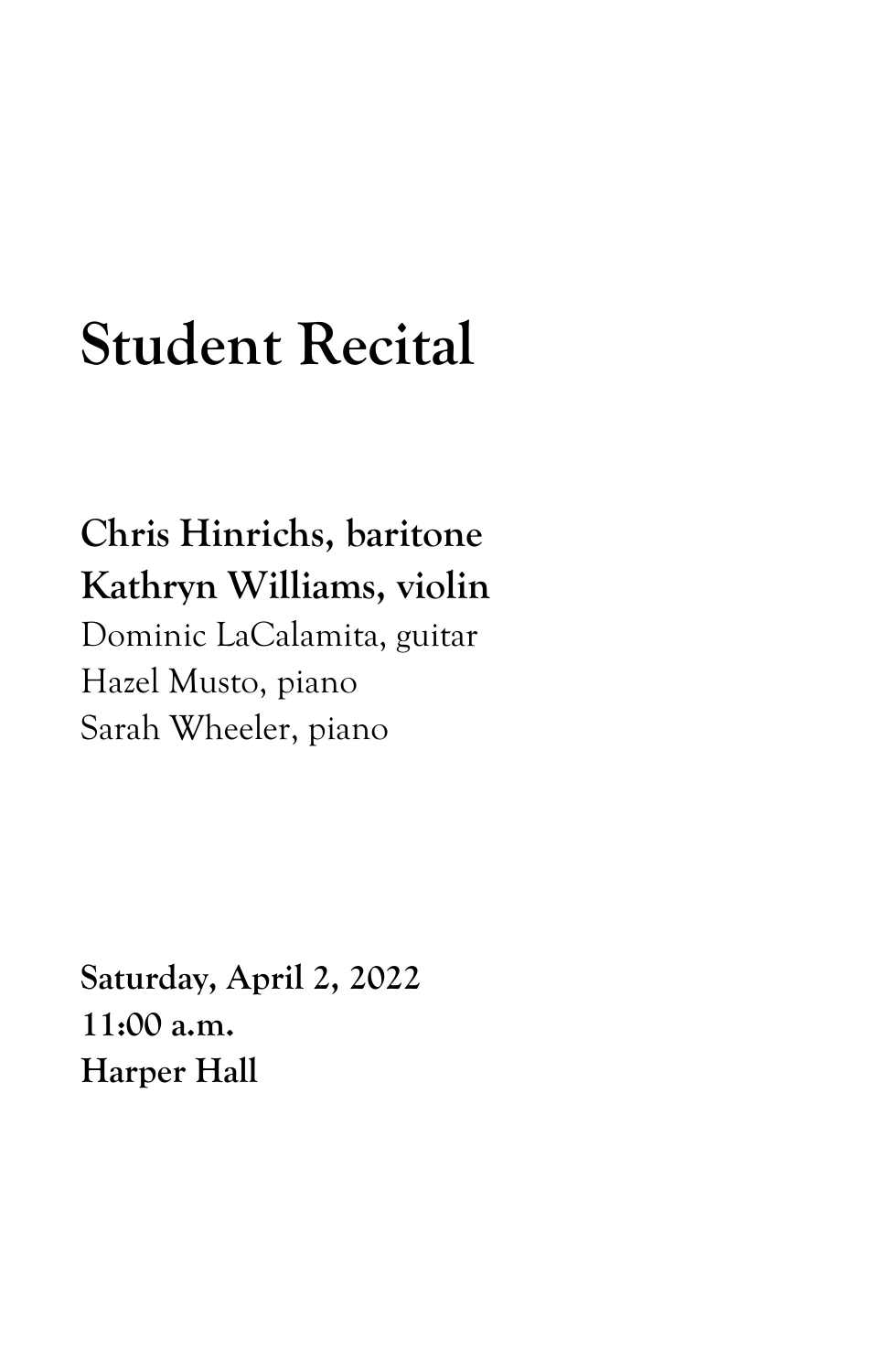| Ich liebe Dich                                   | Ludwig van Beethoven<br>$(1770-1827)$ |
|--------------------------------------------------|---------------------------------------|
| Du bist wie eine Blume                           | Franz Liszt                           |
|                                                  | $(1811-1886)$                         |
| All mein Gedanken                                | <b>Richard Strauss</b>                |
|                                                  | $(1864-1949)$                         |
|                                                  |                                       |
| Mandoline                                        | Gabriel Fauré                         |
|                                                  | $(1845-1924)$                         |
| Mignonne                                         | Cécile Chaminade                      |
|                                                  | $(1857-1944)$                         |
| Psyché                                           | Émile Paladilhe                       |
|                                                  | $(1844-1926)$                         |
|                                                  |                                       |
| Danny Boy                                        | Frederic Weatherly                    |
|                                                  | $(1848-1929)$                         |
|                                                  | arr. Julie Knowles                    |
|                                                  | (b. 1946)                             |
|                                                  | Chris Hinrichs, baritone              |
|                                                  | Sarah Wheeler, piano                  |
| Valeu a pena                                     | Mário Moniz Pereira                   |
|                                                  | $(1921-2016)$                         |
|                                                  | Chris Hinrichs, baritone              |
|                                                  | Dominic LaCalamita, guitar            |
| From Le nozze di Figaro                          | Wolfgang Amadeus Mozart               |
| Hai gia vinta la causa                           | $(1756-1791)$                         |
| Chris Hinrichs, baritone<br>Sarah Wheeler, piano |                                       |
|                                                  |                                       |
| Sonata for Violin and Piano in D minor, op. 28   | Samuel Coleridge-Taylor               |
| Allegro ma non tato                              | $(1875-1912)$                         |
| Larghetto                                        |                                       |
| Allegro vivo con fuoco                           |                                       |